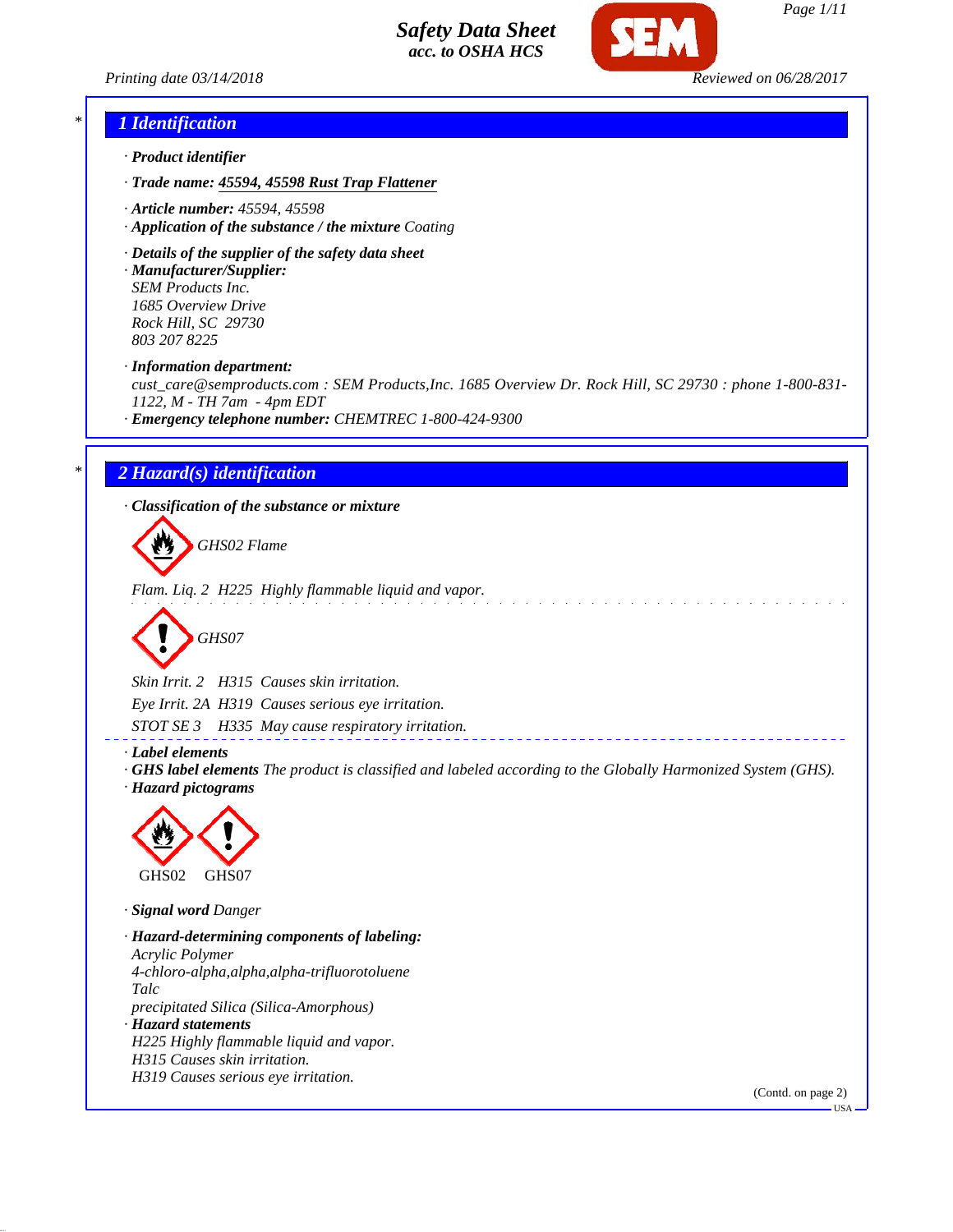*Printing date 03/14/2018 Reviewed on 06/28/2017*

**SEM** 

## *Trade name: 45594, 45598 Rust Trap Flattener*

|                                    | (Contd. of page 1)                                                                                                                                 |
|------------------------------------|----------------------------------------------------------------------------------------------------------------------------------------------------|
|                                    | H335 May cause respiratory irritation.                                                                                                             |
| · Precautionary statements         |                                                                                                                                                    |
| <i>P210</i>                        | Keep away from heat/sparks/open flames/hot surfaces. - No smoking.                                                                                 |
| P <sub>240</sub>                   | Ground/bond container and receiving equipment.                                                                                                     |
| P241                               | Use explosion-proof electrical/ventilating/lighting/equipment.                                                                                     |
| P <sub>242</sub>                   | Use only non-sparking tools.                                                                                                                       |
| P <sub>243</sub>                   | Take precautionary measures against static discharge.                                                                                              |
| P <sub>261</sub>                   | Avoid breathing dust/fume/gas/mist/vapors/spray                                                                                                    |
| P <sub>264</sub>                   | Wash thoroughly after handling.                                                                                                                    |
| P271                               | Use only outdoors or in a well-ventilated area.                                                                                                    |
| P <sub>280</sub>                   | Wear protective gloves/protective clothing/eye protection/face protection.                                                                         |
|                                    | P303+P361+P353 If on skin (or hair): Take off immediately all contaminated clothing. Rinse skin with water/<br>shower.                             |
| $P304 + P340$                      | IF INHALED: Remove person to fresh air and keep comfortable for breathing.                                                                         |
|                                    | P305+P351+P338 If in eyes: Rinse cautiously with water for several minutes. Remove contact lenses, if present<br>and easy to do. Continue rinsing. |
| <i>P312</i>                        | Call a poison center/doctor if you feel unwell.                                                                                                    |
| P321                               | Specific treatment (see on this label).                                                                                                            |
| $P362 + P364$                      | Take off contaminated clothing and wash it before reuse.                                                                                           |
| $P332 + P313$                      | If skin irritation occurs: Get medical advice/attention.                                                                                           |
| $P337 + P313$                      | If eye irritation persists: Get medical advice/attention.                                                                                          |
| $P370 + P378$                      | In case of fire: Use for extinction: CO2, powder or water spray.                                                                                   |
| $P403 + P233$                      | Store in a well-ventilated place. Keep container tightly closed.                                                                                   |
| $P403 + P235$                      | Store in a well-ventilated place. Keep cool.                                                                                                       |
| P <sub>405</sub>                   | Store locked up.                                                                                                                                   |
| <i>P501</i>                        | Dispose of contents/container in accordance with local/regional/national/international<br>regulations.                                             |
| · Classification system:           |                                                                                                                                                    |
| $\cdot$ NFPA ratings (scale 0 - 4) |                                                                                                                                                    |
|                                    | $Health = 2$<br>$Fire = 3$<br>$Reactivity = 0$                                                                                                     |

*· HMIS-ratings (scale 0 - 4)*

| <b>HEALTH</b> | $\boxed{2}$ Health = 2                       |
|---------------|----------------------------------------------|
| <b>FIRE</b>   | $ 3 $ Fire $=$ 3                             |
|               | REACTIVITY $\boxed{0}$ <i>Reactivity</i> = 0 |

*· Other hazards*

*· Results of PBT and vPvB assessment*

*· PBT: Not applicable.*

*· vPvB: Not applicable.*

# *\* 3 Composition/information on ingredients*

- *· Chemical characterization: Mixtures*
- *· Description:*

*Mixture: consisting of the following components. Weight percentages*

(Contd. on page 3)

USA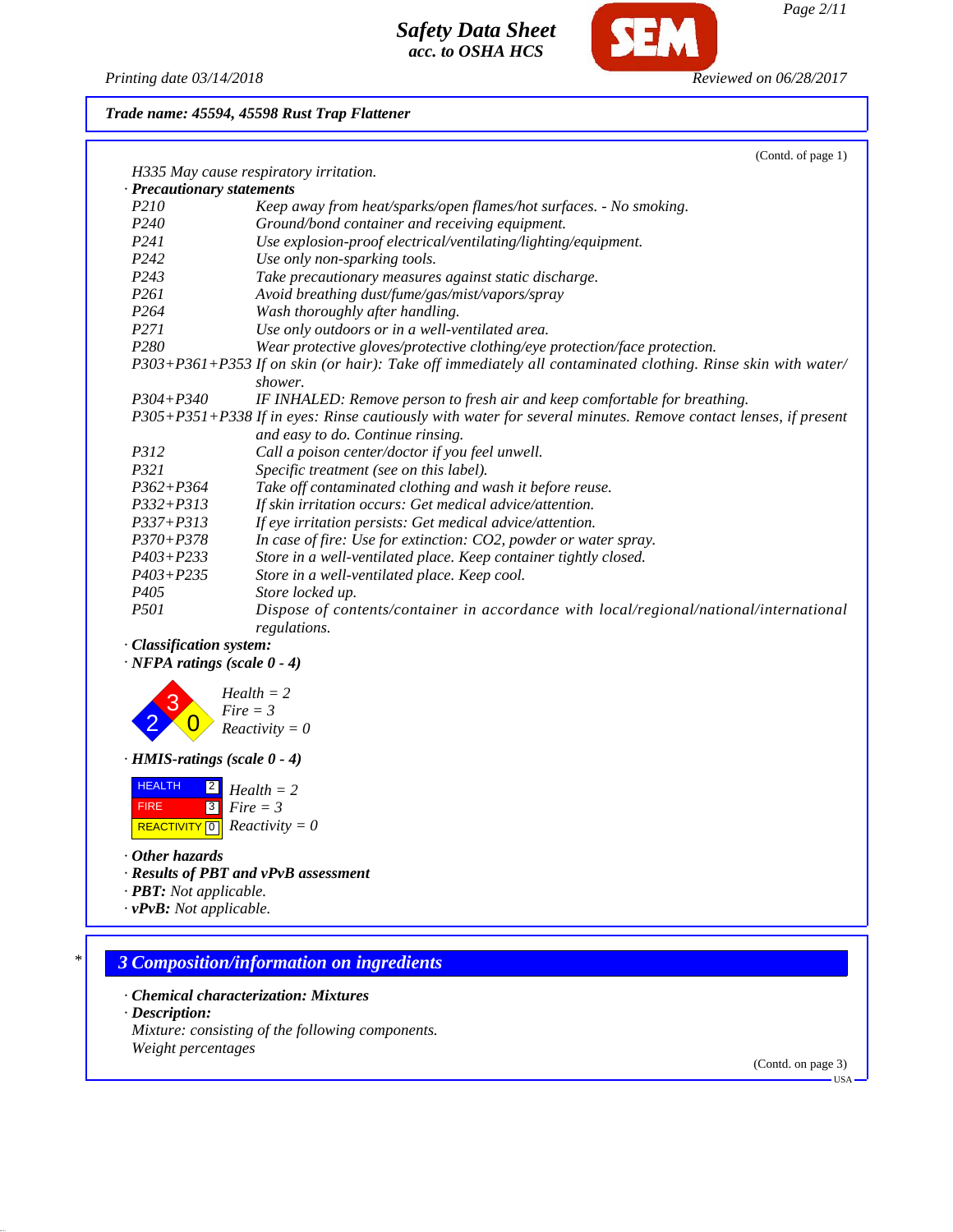

*Trade name: 45594, 45598 Rust Trap Flattener*

|                               |                                                       | (Contd. of page 2) |
|-------------------------------|-------------------------------------------------------|--------------------|
| $\cdot$ Dangerous components: |                                                       |                    |
|                               | $\overline{540-88-5}$ tert-butyl acetate              | $30 - 40\%$        |
|                               | 25053-09-2 Acrylic Polymer                            | $13 - 30\%$        |
|                               | 98-56-6 4-chloro-alpha, alpha, alpha-trifluorotoluene | $13 - 30\%$        |
| 14807-96-6 Talc               |                                                       | $1.5 - 5\%$        |
|                               | 112926-00-8 precipitated Silica (Silica-Amorphous)    | $1 - 1.5\%$        |

## *\* 4 First-aid measures*

- *· Description of first aid measures*
- *· After inhalation: In case of unconsciousness place patient stably in side position for transportation.*
- *· After skin contact: Immediately wash with water and soap and rinse thoroughly.*
- *· After eye contact:*
- *Rinse opened eye for several minutes under running water. If symptoms persist, consult a doctor.*
- *· After swallowing: If symptoms persist consult doctor.*
- *· Information for doctor:*
- *· Most important symptoms and effects, both acute and delayed No further relevant information available.*
- *· Indication of any immediate medical attention and special treatment needed*
- *No further relevant information available.*

## *\* 5 Fire-fighting measures*

*· Extinguishing media*

- *· Suitable extinguishing agents:*
- *CO2, extinguishing powder or water spray. Fight larger fires with water spray or alcohol resistant foam.*
- *· For safety reasons unsuitable extinguishing agents: Water with full jet*
- *· Special hazards arising from the substance or mixture No further relevant information available.*
- *· Advice for firefighters*
- *· Protective equipment: No special measures required.*

## *\* 6 Accidental release measures*

- *· Personal precautions, protective equipment and emergency procedures Wear protective equipment. Keep unprotected persons away.*
- *· Environmental precautions: Do not allow to enter sewers/ surface or ground water.*

## *· Methods and material for containment and cleaning up:*

*Absorb with liquid-binding material (sand, diatomite, acid binders, universal binders, sawdust). Ensure adequate ventilation.*

- *· Reference to other sections*
- *See Section 7 for information on safe handling.*
- *See Section 8 for information on personal protection equipment.*
- *See Section 13 for disposal information.*

## *· Protective Action Criteria for Chemicals*

# *· PAC-1:*

| 540-88-5 $tert$ -butyl acetate                     | $600$ ppm           |
|----------------------------------------------------|---------------------|
| 112926-00-8 precipitated Silica (Silica-Amorphous) | $18 \text{ mg/m}^3$ |
|                                                    | (Contd. on page 4)  |

*Page 3/11*

USA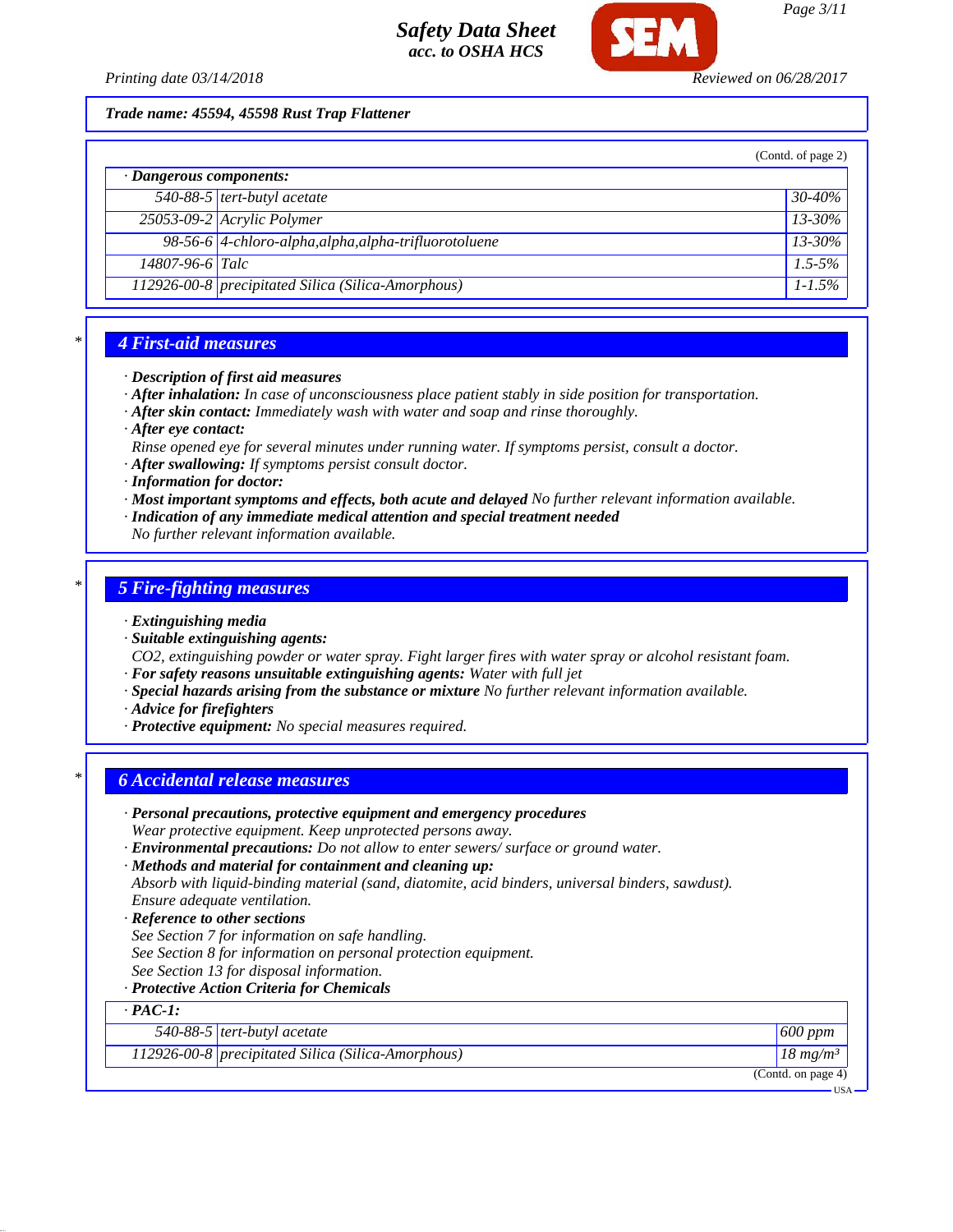



USA

## *Trade name: 45594, 45598 Rust Trap Flattener*

|                |                                                    | (Contd. of page 3)              |
|----------------|----------------------------------------------------|---------------------------------|
| $\cdot$ PAC-2: |                                                    |                                 |
|                | 540-88-5 tert-butyl acetate                        | $\left  \frac{1,700}{1}\right $ |
|                | 112926-00-8 precipitated Silica (Silica-Amorphous) | $200$ mg/m <sup>3</sup>         |
| $\cdot$ PAC-3: |                                                    |                                 |
|                | 540-88-5 $tert$ -butyl acetate                     | $10,000$ ppm                    |
|                | 112926-00-8 precipitated Silica (Silica-Amorphous) | $1,200$ mg/m <sup>3</sup>       |

# *\* 7 Handling and storage*

### *· Handling:*

- *· Precautions for safe handling No special measures required.*
- *· Information about protection against explosions and fires: Keep ignition sources away - Do not smoke. Protect against electrostatic charges.*
- *· Conditions for safe storage, including any incompatibilities*
- *· Storage:*
- *· Requirements to be met by storerooms and receptacles: Store in a cool location.*
- *· Information about storage in one common storage facility: Not required.*
- *· Further information about storage conditions: Keep receptacle tightly sealed.*
- *Store in cool, dry conditions in well sealed receptacles.*
- *· Specific end use(s) No further relevant information available.*

## *\* 8 Exposure controls/personal protection*

*· Additional information about design of technical systems: No further data; see item 7.*

*· Control parameters*

*· Components with limit values that require monitoring at the workplace:*

*The following constituents are the only constituents of the product which have a PEL, TLV or other recommended exposure limit.*

*At this time, the other constituents have no known exposure limits.*

| 540-88-5 tert-butyl acetate                                                                              |
|----------------------------------------------------------------------------------------------------------|
| PEL Long-term value: $950$ mg/m <sup>3</sup> , 200 ppm                                                   |
| REL Long-term value: $950$ mg/m <sup>3</sup> , 200 ppm                                                   |
| TLV Short-term value: $712$ mg/m <sup>3</sup> , 150 ppm                                                  |
| Long-term value: $238$ mg/m <sup>3</sup> , 50 ppm                                                        |
| 112926-00-8 precipitated Silica (Silica-Amorphous)                                                       |
| PEL 20mppcf or 80mg/m3 /%SiO2                                                                            |
| REL Long-term value: 6 mg/m <sup>3</sup>                                                                 |
| See Pocket Guide App. C                                                                                  |
| TLV TLV withdrawn                                                                                        |
| $\cdot$ <b>Additional information:</b> The lists that were valid during the creation were used as basis. |
| (Contd. on page 5)                                                                                       |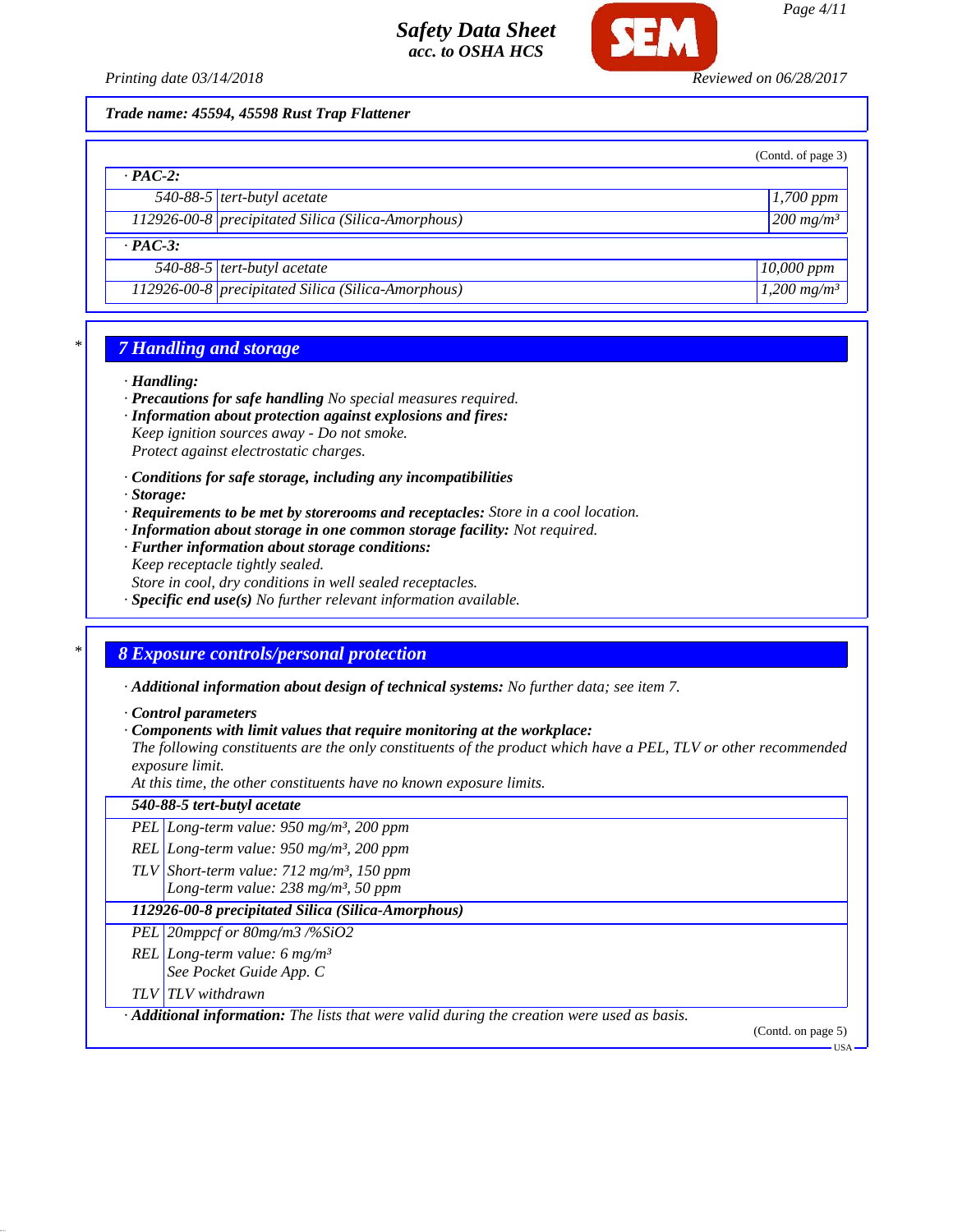*Printing date 03/14/2018 Reviewed on 06/28/2017*

*Trade name: 45594, 45598 Rust Trap Flattener*

(Contd. of page 4)

(Contd. on page 6)

USA

*Page 5/11*

*· Exposure controls*

*· Personal protective equipment:*

*· General protective and hygienic measures: Keep away from foodstuffs, beverages and feed. Immediately remove all soiled and contaminated clothing. Wash hands before breaks and at the end of work. Avoid contact with the eyes and skin.*

### *· Breathing equipment:*

*In case of brief exposure or low pollution use respiratory filter device. In case of intensive or longer exposure use respiratory protective device that is independent of circulating air.*

### *· Protection of hands:*

*Due to missing tests no recommendation to the glove material can be given for the product/ the preparation/ the chemical mixture.*

*Selection of the glove material on consideration of the penetration times, rates of diffusion and the degradation*



*Protective gloves*

*The glove material has to be impermeable and resistant to the product/ the substance/ the preparation.*

### *· Material of gloves*

*The selection of the suitable gloves does not only depend on the material, but also on further marks of quality and varies from manufacturer to manufacturer. As the product is a preparation of several substances, the resistance of the glove material can not be calculated in advance and has therefore to be checked prior to the application. · Penetration time of glove material*

*The exact break trough time has to be found out by the manufacturer of the protective gloves and has to be observed.*

*· Eye protection:*



*Tightly sealed goggles*

*· Flammability (solid, gaseous): Not applicable.*

# *\* 9 Physical and chemical properties · Information on basic physical and chemical properties · General Information · Appearance: Form: Liquid Color: According to product specification · Odor: Characteristic · Odor threshold: Not determined. · pH-value: Not determined. · Change in condition Melting point/Melting range: Undetermined. Boiling point/Boiling range: 97.9 °C · Flash point: 15 °C*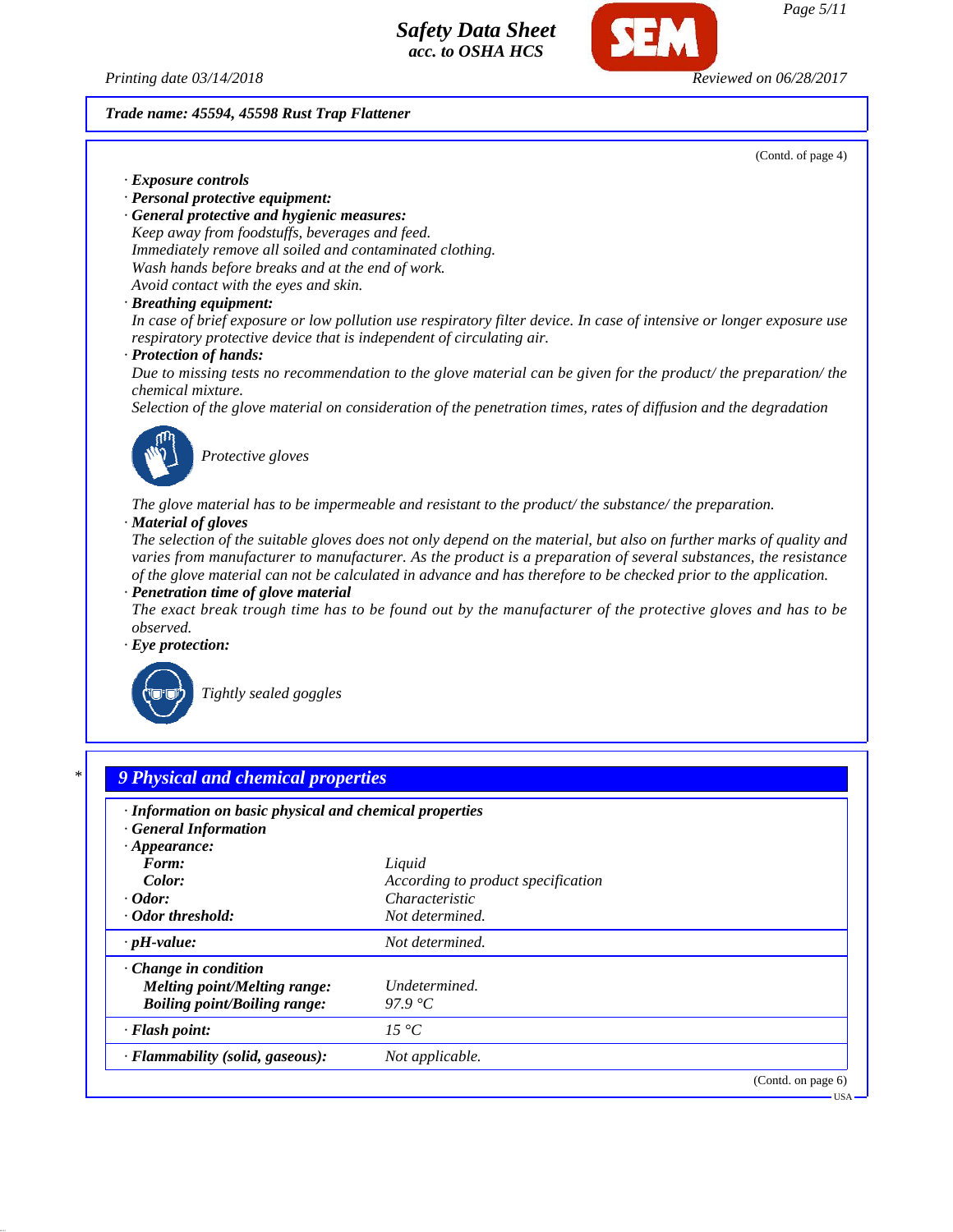

# *Trade name: 45594, 45598 Rust Trap Flattener*

|                                                            | (Contd. of page 5)                                       |
|------------------------------------------------------------|----------------------------------------------------------|
| · Ignition temperature:                                    | 514 °C                                                   |
| · Decomposition temperature:                               | Not determined.                                          |
| $\cdot$ Auto igniting:                                     | Product is not selfigniting.                             |
| · Danger of explosion:                                     | In use, may form flammable/explosive vapour-air mixture. |
| · Explosion limits:                                        |                                                          |
| Lower:                                                     | 1.2 Vol $\%$                                             |
| Upper:                                                     | 11.5 Vol %                                               |
| $\cdot$ Vapor pressure at 20 $\cdot$ C:                    | $41$ hPa                                                 |
| $\cdot$ Density at 20 $\textdegree$ C:                     | $1.02326$ g/cm <sup>3</sup>                              |
| · Relative density                                         | Not determined.                                          |
| · Vapor density                                            | Not determined.                                          |
| $\cdot$ Evaporation rate                                   | Not determined.                                          |
| · Solubility in / Miscibility with                         |                                                          |
| Water:                                                     | Not miscible or difficult to mix.                        |
| · Partition coefficient (n-octanol/water): Not determined. |                                                          |
| · Viscosity:                                               |                                                          |
| Dynamic:                                                   | Not determined.                                          |
| Kinematic:                                                 | Not determined.                                          |
| · Solvent content:                                         |                                                          |
| Organic solvents:                                          | 58.5%                                                    |
| <b>VOC</b> content:                                        | $0.00\%$                                                 |
|                                                            | 0.0 g/l / 0.00 lb/gl                                     |
| <b>Solids content:</b>                                     | 41.5%                                                    |
| $\cdot$ Other information                                  | No further relevant information available.               |

# *10 Stability and reactivity*

*· Reactivity No further relevant information available.*

- *· Chemical stability*
- *· Thermal decomposition / conditions to be avoided: No decomposition if used according to specifications.*
- *· Possibility of hazardous reactions No dangerous reactions known.*
- *· Conditions to avoid No further relevant information available.*
- *· Incompatible materials: No further relevant information available.*
- *· Hazardous decomposition products: No dangerous decomposition products known.*

# *\* 11 Toxicological information*

- *· Information on toxicological effects*
- *· Acute toxicity:*
- *· Primary irritant effect:*
- *· on the skin: Irritant to skin and mucous membranes.*
- *· on the eye: Irritating effect.*
- *· Sensitization: No sensitizing effects known.*

(Contd. on page 7)

 $-<sub>USA</sub>$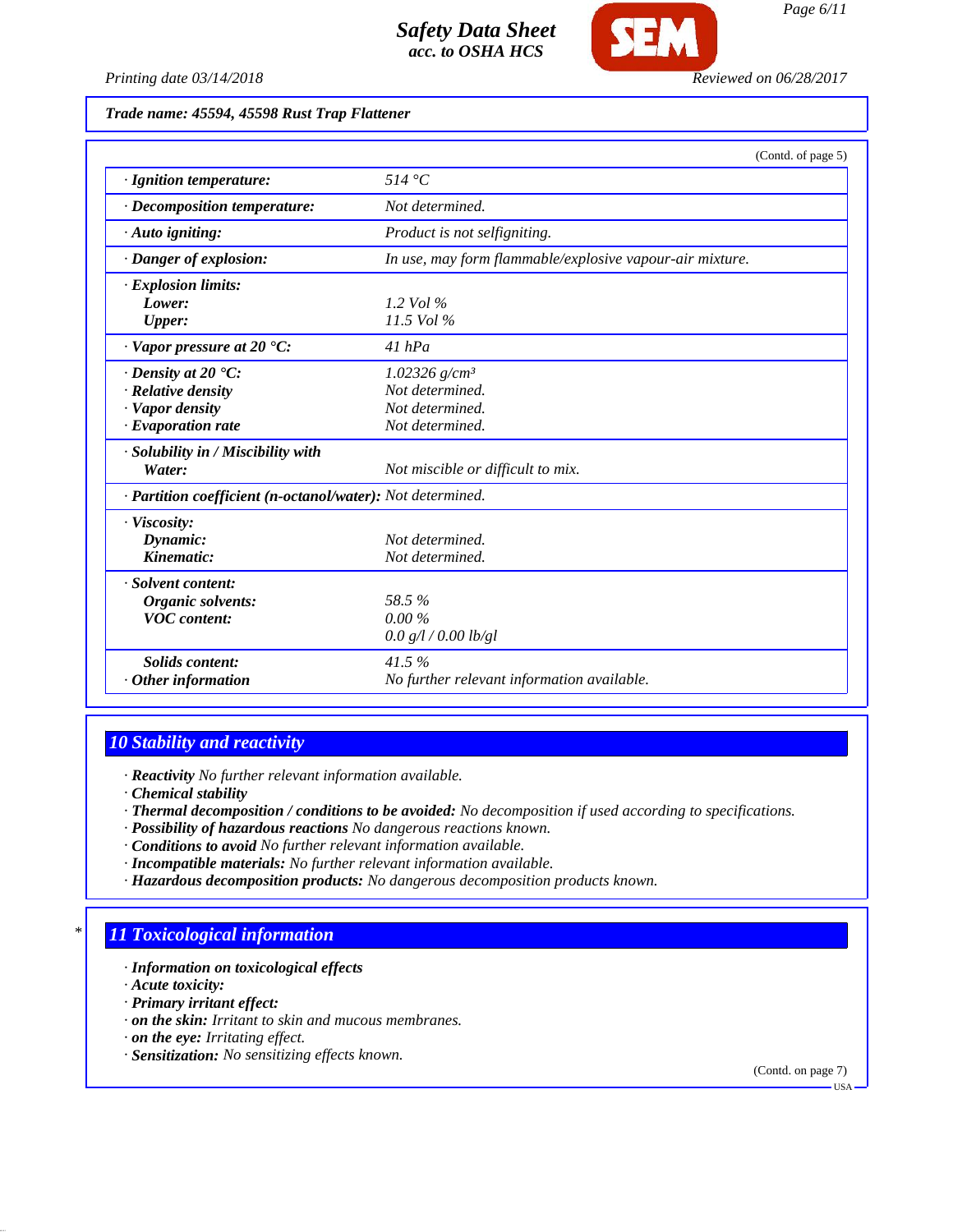*Printing date 03/14/2018 Reviewed on 06/28/2017*

## *Trade name: 45594, 45598 Rust Trap Flattener*

## *· Additional toxicological information:*

*The product shows the following dangers according to internally approved calculation methods for preparations: Irritant*

## *· Carcinogenic categories*

*· IARC (International Agency for Research on Cancer)*

*14807-96-6 Talc 3* 

*· NTP (National Toxicology Program)*

*None of the ingredients is listed.*

*· OSHA-Ca (Occupational Safety & Health Administration)*

*None of the ingredients is listed.*

## *\* 12 Ecological information*

- *· Toxicity*
- *· Aquatic toxicity: No further relevant information available.*
- *· Persistence and degradability No further relevant information available.*
- *· Behavior in environmental systems:*
- *· Bioaccumulative potential No further relevant information available.*
- *· Mobility in soil No further relevant information available.*
- *· Additional ecological information:*
- *· General notes:*
- *Water hazard class 2 (Self-assessment): hazardous for water Do not allow product to reach ground water, water course or sewage system.*

*Danger to drinking water if even small quantities leak into the ground.*

- *· Results of PBT and vPvB assessment*
- *· PBT: Not applicable.*
- *· vPvB: Not applicable.*
- *· Other adverse effects No further relevant information available.*

# *13 Disposal considerations*

## *· Waste treatment methods*

*· Recommendation:*

*Must not be disposed of together with household garbage. Do not allow product to reach sewage system.*

- *· Uncleaned packagings:*
- *· Recommendation: Disposal must be made according to official regulations.*

| $\cdot$ UN-Number               |                                    |  |
|---------------------------------|------------------------------------|--|
| · DOT, ADR, IMDG, IATA          | <i>UN1263</i>                      |  |
| $\cdot$ UN proper shipping name |                                    |  |
| $\cdot$ DOT                     | Paint                              |  |
| $\cdot$ ADR                     | 1263 Paint, special provision 640D |  |
| $\cdot$ IMDG, IATA              | <b>PAINT</b>                       |  |

(Contd. of page 6)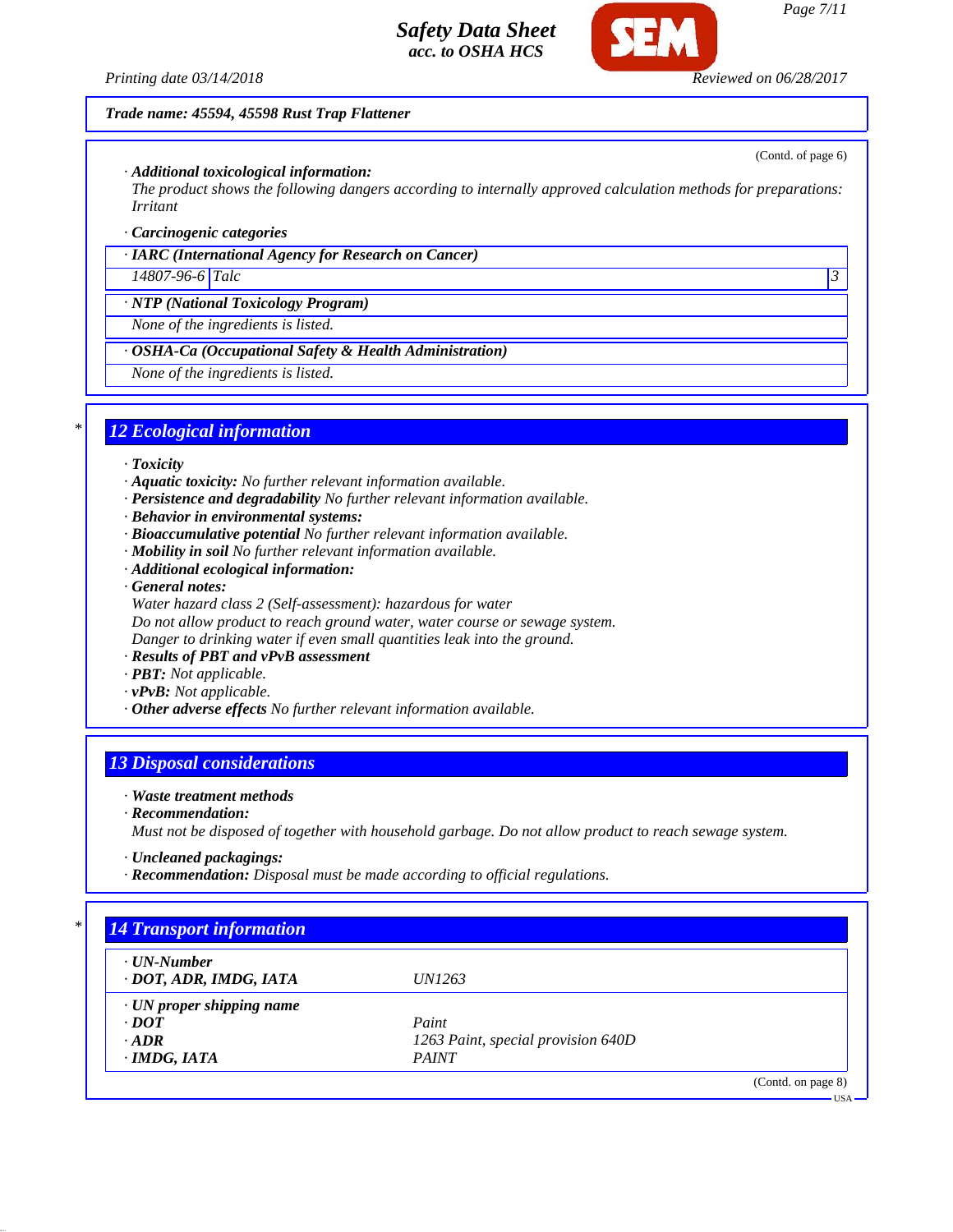

Printing date 03/14/2018 **Reviewed on 06/28/2017** 

*Trade name: 45594, 45598 Rust Trap Flattener*

|                                              | (Contd. of page 7)                                                                                  |
|----------------------------------------------|-----------------------------------------------------------------------------------------------------|
| · Transport hazard class(es)                 |                                                                                                     |
| $\cdot$ DOT                                  |                                                                                                     |
|                                              |                                                                                                     |
|                                              |                                                                                                     |
|                                              |                                                                                                     |
| · Class                                      | 3 Flammable liquids                                                                                 |
| · Label                                      | 3                                                                                                   |
| · ADR, IMDG, IATA                            |                                                                                                     |
|                                              |                                                                                                     |
|                                              |                                                                                                     |
|                                              |                                                                                                     |
|                                              |                                                                                                     |
| · Class<br>· Label                           | 3 Flammable liquids<br>3                                                                            |
|                                              |                                                                                                     |
| · Packing group                              |                                                                                                     |
| · DOT, ADR, IMDG, IATA                       | I                                                                                                   |
| · Environmental hazards:                     |                                                                                                     |
| · Marine pollutant:                          | N <sub>o</sub>                                                                                      |
| · Special precautions for user               | Warning: Flammable liquids                                                                          |
| · EMS Number:                                | $F-E, S-E$                                                                                          |
| · Stowage Category                           | B                                                                                                   |
| · Transport in bulk according to Annex II of |                                                                                                     |
| <b>MARPOL73/78 and the IBC Code</b>          | Not applicable.                                                                                     |
| · Transport/Additional information:          |                                                                                                     |
| $\cdot$ DOT                                  |                                                                                                     |
| · Quantity limitations                       | On passenger aircraft/rail: 5 L                                                                     |
|                                              | On cargo aircraft only: 60 L                                                                        |
| · Remarks                                    | ORM-D 49CFR 173-150,156,306                                                                         |
| $\cdot$ ADR                                  |                                                                                                     |
| $\cdot$ Excepted quantities (EQ)             | Code: E2                                                                                            |
|                                              | Maximum net quantity per inner packaging: 30 ml                                                     |
|                                              | Maximum net quantity per outer packaging: 500 ml                                                    |
| $\cdot$ IMDG                                 |                                                                                                     |
| $\cdot$ Limited quantities (LQ)              | 5L                                                                                                  |
| $\cdot$ Excepted quantities (EQ)             | Code: E2                                                                                            |
|                                              | Maximum net quantity per inner packaging: 30 ml<br>Maximum net quantity per outer packaging: 500 ml |
|                                              |                                                                                                     |
| · UN "Model Regulation":                     | UN 1263 PAINT, SPECIAL PROVISION 640D, 3, II                                                        |

(Contd. on page 9)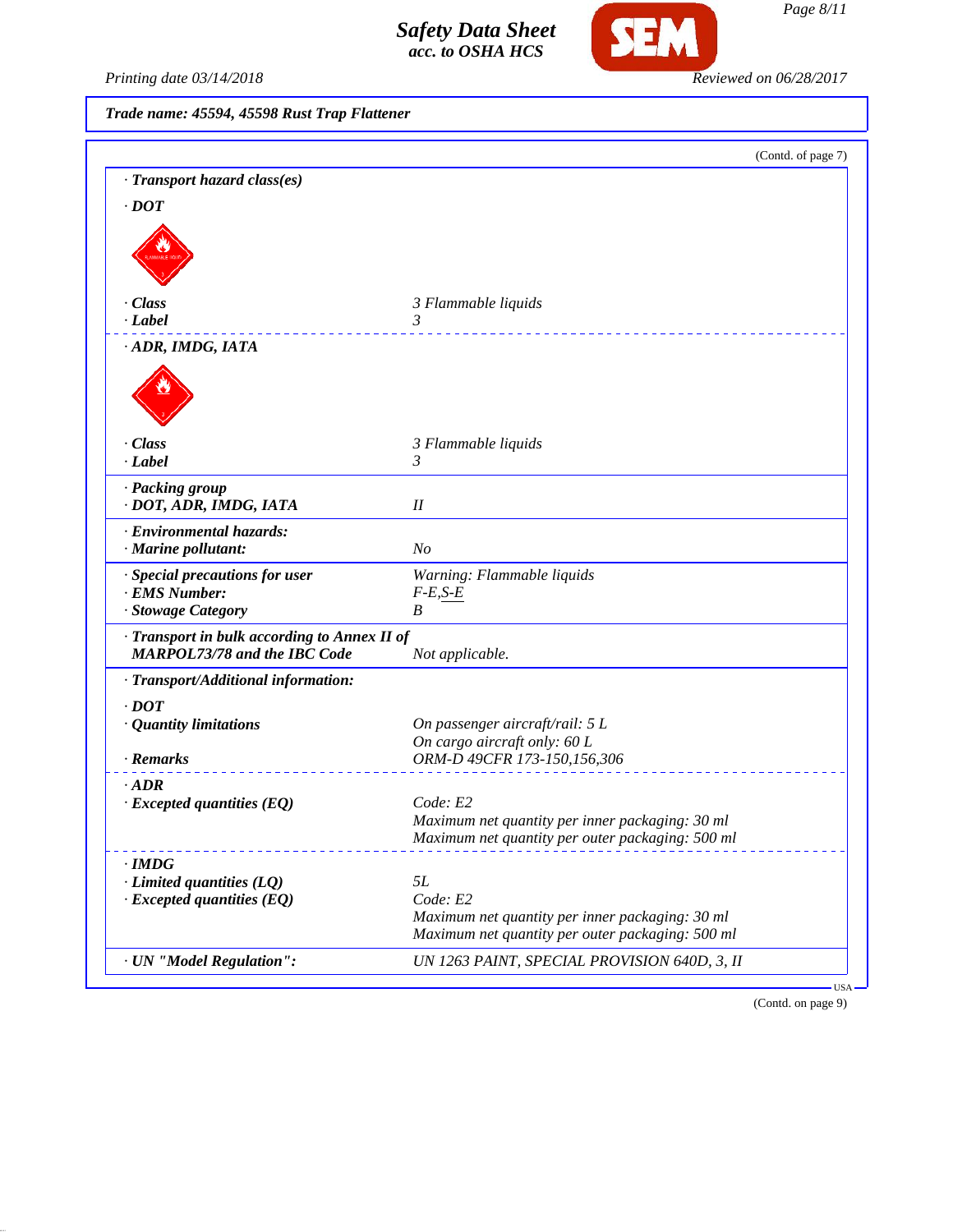

*Printing date 03/14/2018 Reviewed on 06/28/2017*

*Trade name: 45594, 45598 Rust Trap Flattener*

(Contd. of page 8)

*Page 9/11*

# *\* 15 Regulatory information*

*· Safety, health and environmental regulations/legislation specific for the substance or mixture · Sara*

*· Section 355 (extremely hazardous substances):*

*None of the ingredient is listed.*

*· Section 313 (Specific toxic chemical listings):*

*14807-96-6 Talc*

*· TSCA (Toxic Substances Control Act):*

*540-88-5 tert-butyl acetate*

*25053-09-2 Acrylic Polymer 98-56-6 4-chloro-alpha,alpha,alpha-trifluorotoluene*

*9017-27-0 Alpha-methyl styrene/vinyl toluene copolymer*

*14807-96-6 Talc*

*· TSCA new (21st Century Act) (Substances not listed)*

*25053-09-2 Acrylic Polymer*

*112926-00-8 precipitated Silica (Silica-Amorphous)*

*· Proposition 65*

*· Chemicals known to cause cancer:*

*None of the ingredients is listed.*

*· Chemicals known to cause reproductive toxicity for females:*

*None of the ingredients is listed.*

*· Chemicals known to cause reproductive toxicity for males:*

*None of the ingredients is listed.*

*· Chemicals known to cause developmental toxicity:*

*None of the ingredients is listed.*

*· Cancerogenity categories*

*· EPA (Environmental Protection Agency)*

*None of the ingredients is listed.*

*· TLV (Threshold Limit Value established by ACGIH)*

*14807-96-6 Talc A4*

*· NIOSH-Ca (National Institute for Occupational Safety and Health)*

*None of the ingredients is listed.*

*· GHS label elements The product is classified and labeled according to the Globally Harmonized System (GHS). · Hazard pictograms*



*· Signal word Danger*

*· Hazard-determining components of labeling: Acrylic Polymer*

(Contd. on page 10)

USA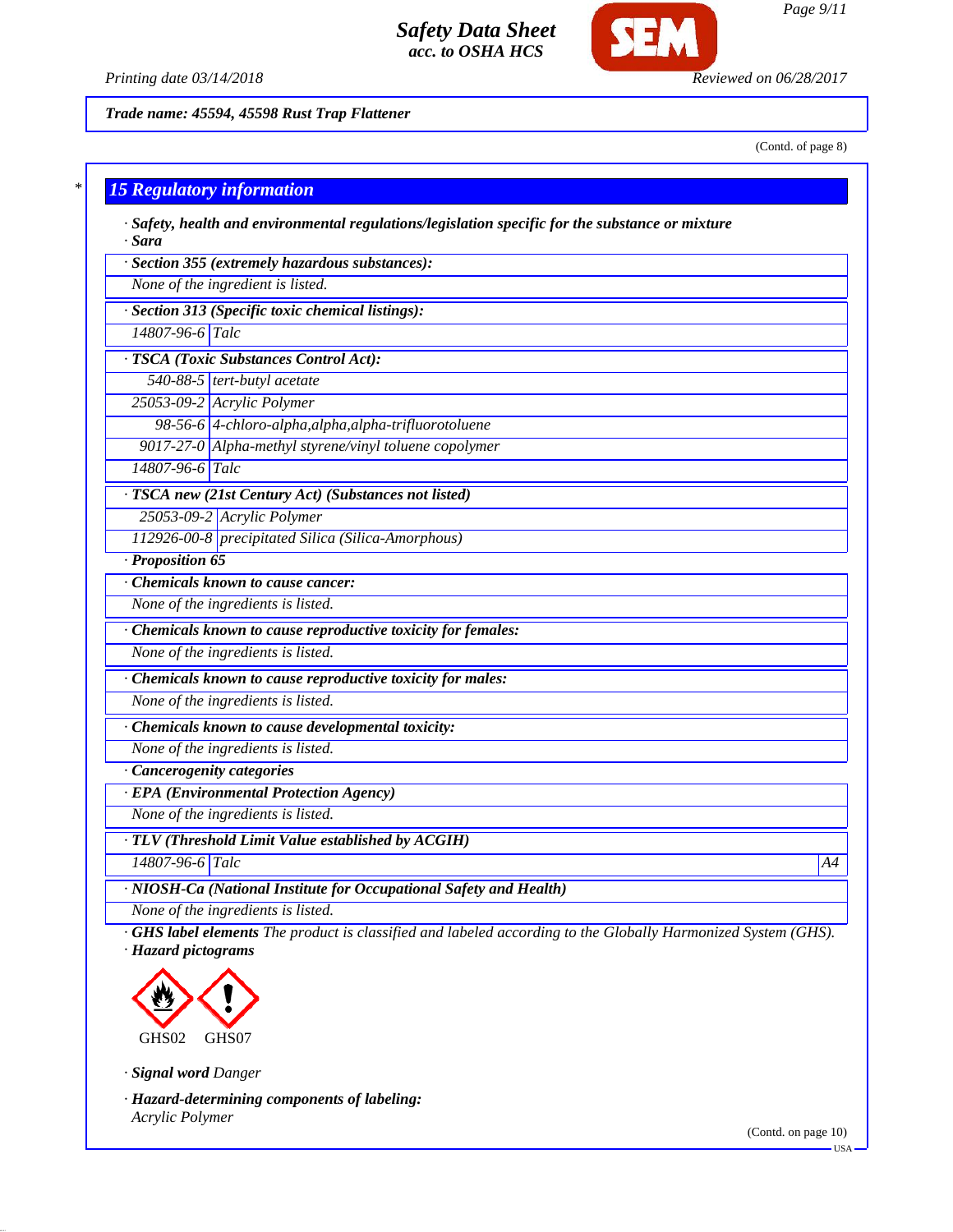*Printing date 03/14/2018 Reviewed on 06/28/2017*

*Page 10/11*

# *Trade name: 45594, 45598 Rust Trap Flattener*

|                              | (Contd. of page 9)                                                                                            |
|------------------------------|---------------------------------------------------------------------------------------------------------------|
|                              | 4-chloro-alpha, alpha, alpha-trifluorotoluene                                                                 |
| Talc                         |                                                                                                               |
|                              | precipitated Silica (Silica-Amorphous)                                                                        |
| <b>Hazard statements</b>     |                                                                                                               |
|                              | H225 Highly flammable liquid and vapor.                                                                       |
| H315 Causes skin irritation. |                                                                                                               |
|                              | H319 Causes serious eye irritation.                                                                           |
|                              | H335 May cause respiratory irritation.                                                                        |
| · Precautionary statements   |                                                                                                               |
| P210                         | Keep away from heat/sparks/open flames/hot surfaces. - No smoking.                                            |
| P <sub>240</sub>             | Ground/bond container and receiving equipment.                                                                |
| P241                         | Use explosion-proof electrical/ventilating/lighting/equipment.                                                |
| P242                         | Use only non-sparking tools.                                                                                  |
| P <sub>243</sub>             | Take precautionary measures against static discharge.                                                         |
| P261                         | Avoid breathing dust/fume/gas/mist/vapors/spray                                                               |
| P <sub>264</sub>             | Wash thoroughly after handling.                                                                               |
| P271                         | Use only outdoors or in a well-ventilated area.                                                               |
| P <sub>280</sub>             | Wear protective gloves/protective clothing/eye protection/face protection.                                    |
|                              | P303+P361+P353 If on skin (or hair): Take off immediately all contaminated clothing. Rinse skin with water/   |
|                              | shower.                                                                                                       |
| $P304 + P340$                | IF INHALED: Remove person to fresh air and keep comfortable for breathing.                                    |
|                              | P305+P351+P338 If in eyes: Rinse cautiously with water for several minutes. Remove contact lenses, if present |
|                              | and easy to do. Continue rinsing.                                                                             |
| P312                         | Call a poison center/doctor if you feel unwell.                                                               |
| P321                         | Specific treatment (see on this label).                                                                       |
| $P362 + P364$                | Take off contaminated clothing and wash it before reuse.                                                      |
| $P332 + P313$                | If skin irritation occurs: Get medical advice/attention.                                                      |
| $P337 + P313$                | If eye irritation persists: Get medical advice/attention.                                                     |
| $P370 + P378$                | In case of fire: Use for extinction: CO2, powder or water spray.                                              |
| $P403 + P233$                | Store in a well-ventilated place. Keep container tightly closed.                                              |
| $P403 + P235$                | Store in a well-ventilated place. Keep cool.                                                                  |
| P <sub>405</sub>             | Store locked up.                                                                                              |
| P501                         | Dispose of contents/container in accordance with local/regional/national/international                        |
|                              | regulations.                                                                                                  |
|                              | <b>Chemical safety assessment:</b> A Chemical Safety Assessment has not been carried out.                     |

# *16 Other information*

*This information is based on our present knowledge. However, this shall not constitute a guarantee for any specific product features and shall not establish a legally valid contractual relationship.*

- *· Department issuing SDS: Environment protection department.*
- *· Contact: Rita Joiner (rjoiner@semproducts.com)*
- *· Date of preparation / last revision 03/14/2018 / 9*
- *· Abbreviations and acronyms:*

*RID: Règlement international concernant le transport des marchandises dangereuses par chemin de fer (Regulations Concerning the International Transport of Dangerous Goods by Rail)*

*ICAO: International Civil Aviation Organisation*

*ADR: Accord européen sur le transport des marchandises dangereuses par Route (European Agreement concerning the International Carriage of Dangerous Goods by Road)*

*IMDG: International Maritime Code for Dangerous Goods*

*DOT: US Department of Transportation*

*IATA: International Air Transport Association*

*ACGIH: American Conference of Governmental Industrial Hygienists*

*EINECS: European Inventory of Existing Commercial Chemical Substances*

(Contd. on page 11)